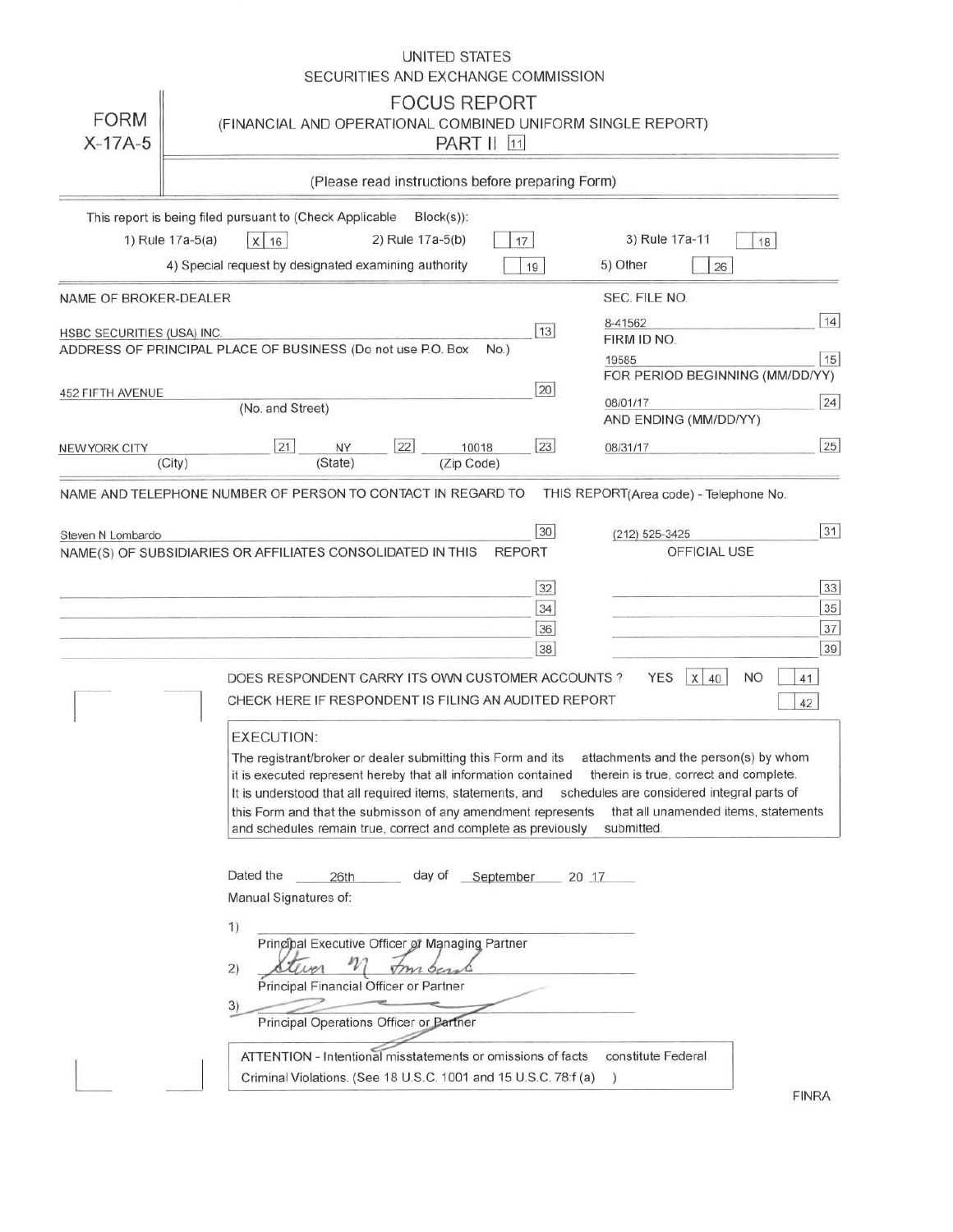BROKER OR DEALER

HSBC SECURITIES (USA) INC.

08/31/17

as of

## STATEMENT OF SEGREGATION REQUIREMENTS AND FUNDS IN SEGREGATION FOR CUSTOMERS TRADING ON U.S. COMMODITY EXCHANGES

| SEGREGATION REQUIREMENTS (Section 4d(2) of the CEAct)                                          |                   |                    |          |
|------------------------------------------------------------------------------------------------|-------------------|--------------------|----------|
| 1. Net ledger balance                                                                          |                   |                    |          |
| A. Cash                                                                                        | \$                | 355,294,380 7010   |          |
| B. Securities (at market)                                                                      |                   | 992,572,835 7020   |          |
| 2. Net unrealized profit (loss) in open futures contracts<br>traded on a contract market       |                   | 46, 143, 753 7030  |          |
| 3. Exchange traded options                                                                     |                   |                    |          |
| A. Add market value of open option contracts purchased on a<br>contract market                 |                   | 43,724,508 7032    |          |
| B. Deduct market value of open option contracts granted (sold)<br>on a contract market         |                   | 17,726,185) 7033   |          |
| 4. Net equity (deficit) (add lines 1, 2, and 3)                                                |                   | 1,420,009,291 7040 |          |
| 5. Accounts liquidating to a deficit and accounts with debit<br>balances                       |                   |                    |          |
| - gross amount                                                                                 | 7045<br>2,307,498 |                    |          |
|                                                                                                |                   |                    |          |
| Less: amount offset by customer owned securities                                               | 1,917,128) 7047   | 390,370            | 7050     |
| 6. Amount required to be segregated (add lines 4 and 5)                                        | \$                | 1,420,399,661 7060 |          |
|                                                                                                |                   |                    |          |
| FUNDS IN SEGREGATED ACCOUNTS                                                                   |                   |                    |          |
| 7. Deposited in segregated funds bank accounts                                                 |                   |                    |          |
| A. Cash                                                                                        |                   | 37, 137, 531       | 7070     |
| B. Securities representing investments of customers' funds<br>(at market)                      |                   | $\Omega$           | 7080     |
| C. Securities held for particular customers or option customers<br>in lieu of cash (at market) |                   | 175,525,630 7090   |          |
| 8. Margins on deposit with derivatives clearing organizations<br>of contract markets           |                   |                    |          |
| A. Cash                                                                                        | \$                | 432,384,545 7100   |          |
| B. Securities representing investments of customers' funds<br>(at market)                      |                   |                    | 7110     |
| C. Securities held for particular customers or option customers<br>in lieu of cash (at market) |                   | 817,047,206 7120   |          |
| 9. Net settlement from (to) derivatives clearing organizations<br>of contract markets          |                   | 4,891,002 7130     |          |
| 10. Exchange traded options                                                                    |                   |                    |          |
| A. Value of open long option contracts                                                         |                   | 43,724,508 7132    |          |
| B. Value of open short option contracts                                                        |                   | 17,726,185 7133    |          |
| 11. Net equities with other FCMs                                                               |                   |                    |          |
| A. Net liquidating equity                                                                      |                   | 8,536,400 7140     |          |
| B. Securities representing investments of customers' funds<br>(at market)                      |                   |                    | 7160     |
| C. Securities held for particular customers or option customers<br>in lieu of cash (at market) |                   |                    | 7170     |
| 12. Segregated funds on hand (describe:                                                        |                   |                    | $0$ 7150 |
| 13. Total amount in segregation (add lines 7 through 12)                                       |                   | 1,501,520,638 7180 |          |
| 14. Excess (deficiency) funds in segregation (subtract line 6 from line 13)                    | £                 | 81,120,977 7190    |          |
| 15. Management Target Amount for Excess funds in segregation                                   | \$                | 70,000,000 7194    |          |
| 16. Excess (deficiency) funds in segregation over (under) Management Target Amount Excess      | \$                | 11,120,977 7198    |          |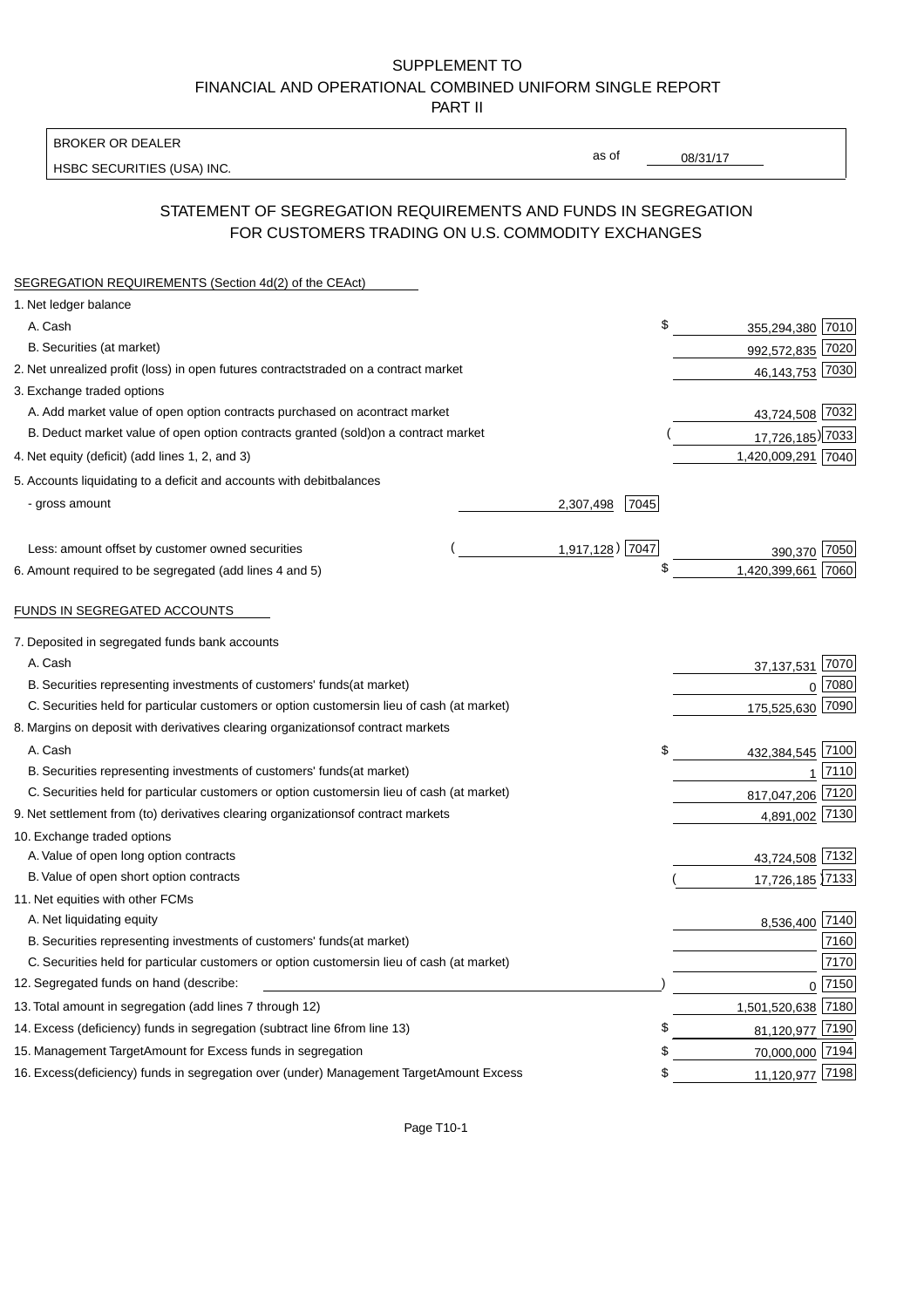PART II

| <b>BROKER OR DEALER</b>                           |                                                                                                          | as of    |      |  |
|---------------------------------------------------|----------------------------------------------------------------------------------------------------------|----------|------|--|
| HSBC SECURITIES (USA) INC.                        |                                                                                                          | 08/31/17 |      |  |
|                                                   | STATEMENT OF SEGREGATION REQUIREMENTS AND FUNDS IN SEGREGATION<br>FOR CUSTOMERS' DEALER OPTIONS ACCOUNTS |          |      |  |
| 1. Amount required to be segregated in accordance |                                                                                                          |          |      |  |
| with Commission regulation 32.6                   |                                                                                                          | \$       | 7200 |  |
| 2. Funds in segregated accounts                   |                                                                                                          |          |      |  |
| A. Cash                                           | \$                                                                                                       | 7210     |      |  |
| B. Securities (at market)<br>C. Total             |                                                                                                          | 7220     | 7230 |  |
| 3. Excess (deficiency) funds in segregation       |                                                                                                          |          |      |  |
| (subtract line 2.C from line 1)                   |                                                                                                          | \$       | 7240 |  |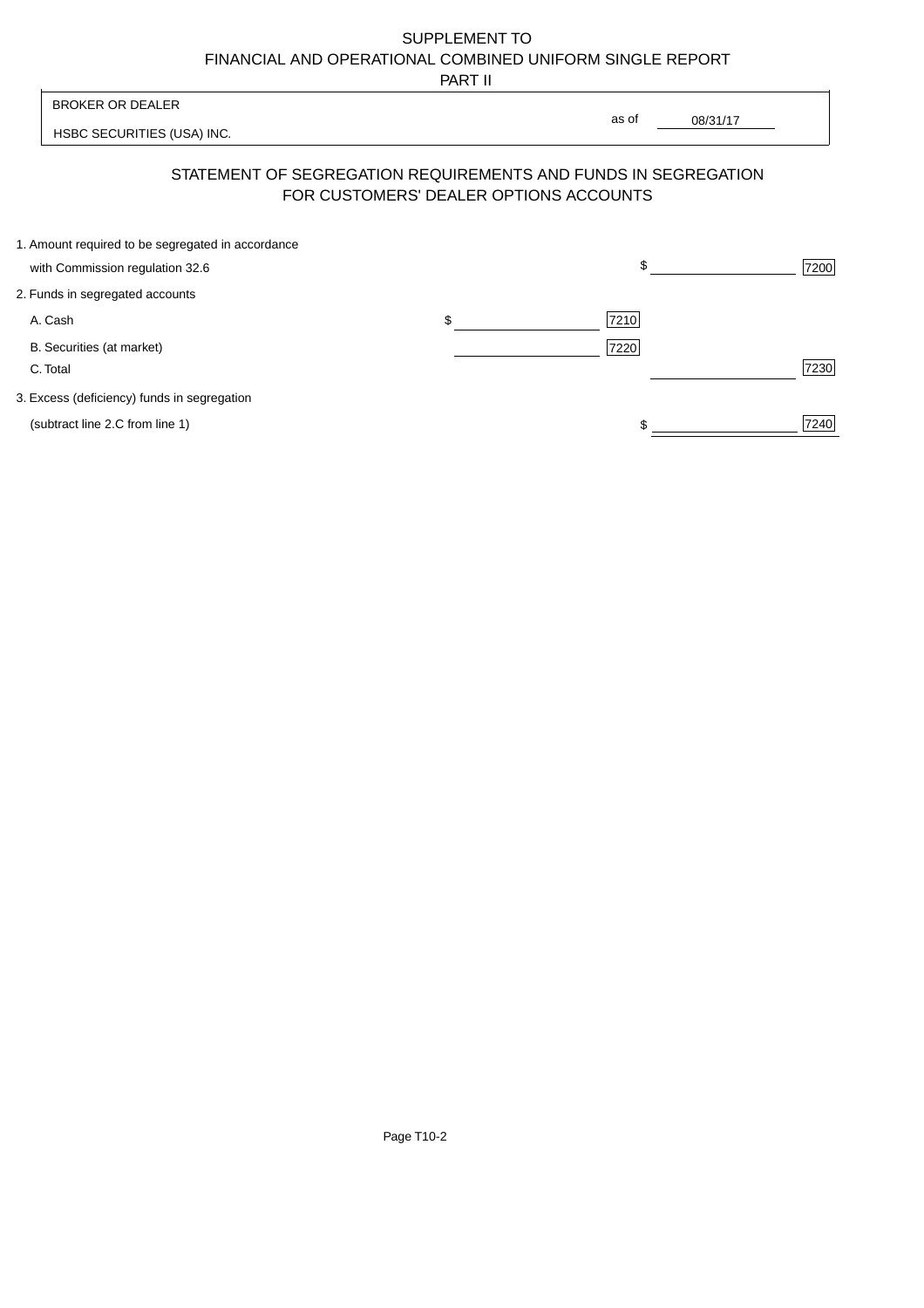PART II

HSBC SECURITIES (USA) INC. The second of the second of the second of the second of the second of the second of the second of the second of the second of the second of the second of the second of the second of the second of

as of

### STATEMENT OF SECURED AMOUNTS AND FUNDS HELD IN SEPARATE ACCOUNTS PURSUANT TO COMMISSION REGULATION 30.7

#### FOREIGN FUTURES AND FOREIGN OPTIONS SECURED AMOUNTS

BROKER OR DEALER

| Amount required to be set aside pursuant to law, rule or<br>regulation of a foreign government<br>or a rule of a self-regulatory organization authorized<br>thereunder                       | \$                             | 7305         |
|----------------------------------------------------------------------------------------------------------------------------------------------------------------------------------------------|--------------------------------|--------------|
| 1. Net ledger balance - Foreign Futures and Foreign Option Trading - All Customers<br>A. Cash<br><b>B.</b> Securities<br>(at market)                                                         | \$<br>60,884,042<br>81,727,440 | 7315<br>7317 |
| unrealized profit (loss) in open futures contracts traded on a foreign board of trade<br>2. Net                                                                                              | 5,340,570                      | 7325         |
| 3. Exchange traded options<br>A. Market value of open option contracts purchased on a foreign board of trade<br>B. Market value of open contracts granted (sold) on a foreign board of trade | $\Omega$                       | 7335<br>7337 |
| 4. Net equity (deficit)<br>(add lines 1.2. and 3.)                                                                                                                                           | \$<br>147,952,052              | 7345         |
| 5. Accounts liquidating to<br>a deficit and accounts with<br>7351<br>debit balances - gross<br>amount<br>3,775,171<br>3,774,672) 7352<br>Less: amount offset by<br>customer owned securities | 499                            | 7354         |
| required to be set aside as the secured amount - Net Liquidating<br>Equity Method (add lines 4 and 5)<br>6. Amount                                                                           | \$<br>147,952,551              | 7355         |
| 7. Greater of amount required to be set aside pursuant to foreign jurisdiction (above) or line 6.                                                                                            | 147,952,551                    | 7360         |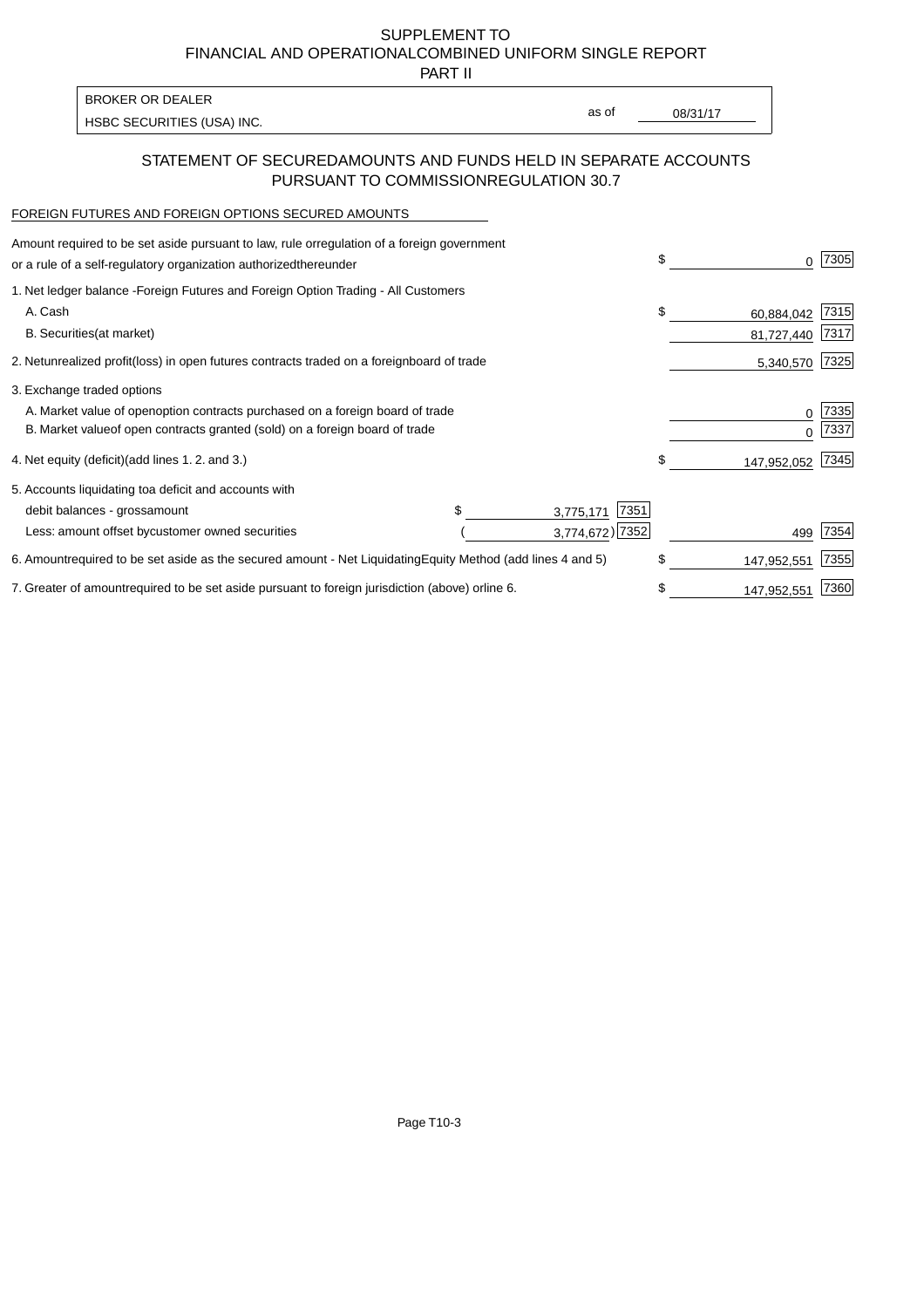PART II

| <b>BROKER OR DEALER</b>                                                                           |                       |                 |                 |                  |
|---------------------------------------------------------------------------------------------------|-----------------------|-----------------|-----------------|------------------|
| HSBC SECURITIES (USA) INC.                                                                        | as of                 |                 | 08/31/17        |                  |
|                                                                                                   |                       |                 |                 |                  |
| STATEMENT OF SECURED AMOUNTS AND FUNDS HELD IN SEPARATE<br>PURSUANT TO COMMISSION REGULATION 30.7 |                       |                 | <b>ACCOUNTS</b> |                  |
| FUNDS DEPOSITED IN SEPARATE REGULATION 30.7 ACCOUNTS                                              |                       |                 |                 |                  |
| 1. Cash in banks                                                                                  |                       |                 |                 |                  |
| A. Banks located in the United States                                                             | \$<br>72,691,723 7500 |                 |                 |                  |
| B. Other banks qualified under Regulation 30.7                                                    |                       |                 |                 |                  |
| 7510<br>Name(s):<br><b>HARRIS TRUST</b>                                                           |                       | $0$   7520   \$ |                 | 72,691,723 7530  |
| 2. Securities                                                                                     |                       |                 |                 |                  |
| A. In safekeeping with banks located in the United States                                         | \$<br>35,634,076 7540 |                 |                 |                  |
| B. In safekeeping with other banks qualified under Regulation<br>30.7                             |                       |                 |                 |                  |
| 7550<br>Name(s):<br><b>HARRIS TRUST</b>                                                           | $0$ 7560              |                 |                 | 35,634,076 7570  |
| 3. Equities with registered futures commission merchants                                          |                       |                 |                 |                  |
| A. Cash                                                                                           | \$<br>$0$ 7580        |                 |                 |                  |
| <b>B.</b> Securities                                                                              | $0$ 7590              |                 |                 |                  |
| C. Unrealized gain (loss) on open futures contracts                                               | $0$ 7600              |                 |                 |                  |
| D. Value of long option contracts                                                                 | $0$ 7610              |                 |                 |                  |
| E. Value of short option contracts                                                                | $0$ ) 7615            |                 |                 | 0 7620           |
| 4. Amounts held by clearing organizations of foreign boards of<br>trade                           |                       |                 |                 |                  |
| Name(s):<br>7630                                                                                  |                       |                 |                 |                  |
| A. Cash                                                                                           | \$                    | 7640            |                 |                  |
| <b>B.</b> Securities                                                                              |                       | 7650            |                 |                  |
| C. Amount due to (from) clearing organizations - daily<br>variation                               |                       | 7660            |                 |                  |
| D. Value of long option contracts                                                                 |                       | 7670            |                 |                  |
| E. Value of short option contracts                                                                |                       | )7675           |                 | 7680             |
| 5. Amounts held by members of foreign boards of trade<br>Name(s):<br>7690                         |                       |                 |                 |                  |
| A. Cash                                                                                           | \$<br>23,159,773 7700 |                 |                 |                  |
| <b>B.</b> Securities                                                                              | 46,093,365 7710       |                 |                 |                  |
| C. Unrealized gain (loss) on open futures contracts                                               | 5,340,570 7720        |                 |                 |                  |
| D. Value of long option contracts                                                                 | $0$  7730             |                 |                 |                  |
| E. Value of short option contracts                                                                | $_0$ ) 7735           |                 |                 | 74,593,708 7740  |
| 6. Amounts with other depositories designated by a foreign<br>board of trade<br>7750<br>Name(s):  |                       |                 |                 | 0 7760           |
| 7. Segregated funds on hand (describe:                                                            |                       |                 |                 | 0 7765           |
| 8. Total funds in separate section 30.7 accounts                                                  |                       | \$              |                 | 182,919,507 7770 |
| 9. Excess (deficiency) set Aside Funds for Secured Amount (subtract Line 7 Secured                |                       |                 |                 |                  |
| Statement page T10-3 from Line 8)                                                                 |                       | \$              |                 | 34,966,956 7380  |
| 10. Management Target Amount for Excess funds in separate section 30.7 accounts                   |                       | \$              |                 | 25,000,000 7780  |
|                                                                                                   |                       |                 |                 |                  |
| 11. Excess (deficiency) funds in separate 30.7 accounts over (under) Management Target            |                       | \$              |                 | 9,966,956 7785   |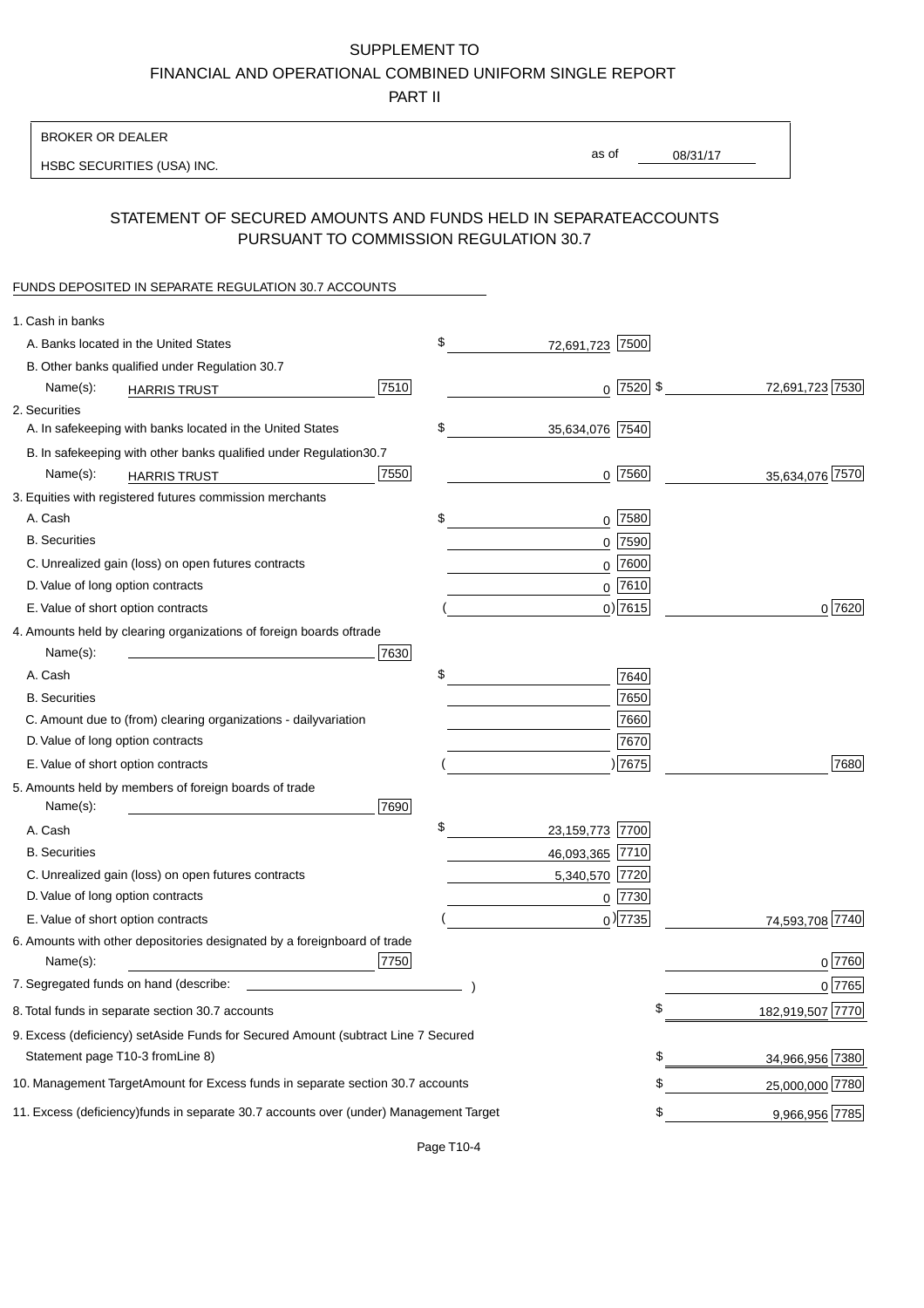PART II

HSBC SECURITIES (USA) INC. The state of the second second second second second second second second second second second second second second second second second second second second second second second second second sec BROKER OR DEALER

as of

#### STATEMENT OF CLEARED SWAPS CUSTOMER SEGREGATION REQUIREMENTS AND FUNDS IN CLEARED SWAPS CUSTOMER ACCOUNTS UNDER 4D(F) OF THE CEA

| <b>Cleared Swaps Customer Requirements</b>                                                                  |                          |
|-------------------------------------------------------------------------------------------------------------|--------------------------|
| 1. Net ledger balance                                                                                       |                          |
| A. Cash                                                                                                     | \$<br>394,874,344 8500   |
| B. Securities (at market)                                                                                   | 498,704,106 8510         |
| 2. Net unrealized profit (loss) in open cleared swaps                                                       | 236,847,944 8520         |
| 3. Cleared swaps options                                                                                    |                          |
| A. Market value of open cleared swaps option contracts purchased                                            | $0^{8530}$               |
| B. Market value of open cleared swaps option contracts granted (sold)                                       | $0)$ 8540                |
| 4. Net equity (deficit) (add lines 1, 2, and 3)                                                             | \$<br>1,130,426,394 8550 |
| 5. Accounts liquidating to a deficit and accounts with                                                      |                          |
| 11,109,769 8560<br>debit balances - gross<br>\$<br>amount                                                   |                          |
| 11,013,663) 8570<br>Less: amount offset by customer owned securities                                        | 96,106 8580              |
| 6. Amount required to be segregated for cleared swaps customers (add lines 4 and 5)                         | \$<br>1,130,522,500 8590 |
| <b>Funds in Cleared Swaps Customer Segregated Accounts</b>                                                  |                          |
| 7. Deposited in cleared swaps customer segregated accounts at banks                                         |                          |
| A. Cash                                                                                                     | \$<br>8600<br>4,340,445  |
| B. Securities representing investments of cleared swaps customers' funds (at market)                        | 8610<br>$\Omega$         |
| C. Securities held for particular cleared swaps customers in lieu of cash (at market)                       | 8620<br>11,594,388       |
| 8. Margins on deposit with derivatives clearing organizations in cleared swaps customer segregated accounts |                          |
| A. Cash                                                                                                     | 793,129,937 8630         |
| representing investments of cleared swaps customers' funds (at market)<br><b>B.</b> Securities              | 8640<br>$\Omega$         |
| held for particular cleared swaps customers in lieu of cash (at market)<br>C. Securities                    | 8650<br>487,109,718      |
| 9. Net settlement from (to) derivatives clearing organizations                                              | $(30, 250, 308)$ 8660    |
| 10. Cleared swaps options                                                                                   |                          |
| A. Value of open cleared swaps long option contracts                                                        | $0^{8670}$               |
| B. Value of open cleared swaps short option contracts                                                       | $0$ ) 8680               |
| 11. Net equities with other FCMs                                                                            |                          |
| A. Net liquidating equity                                                                                   | $0^{8690}$               |
| B. Securities representing investments of cleared swaps customers' funds (at market)                        | $0^{8700}$               |
| C. Securities held for particular cleared swaps customers in lieu of cash (at market)                       | 0 8710                   |
| 12. Cleared swaps customer funds on hand (describe:                                                         | $0 \;  8715 $            |
| 13. Total amount in cleared swaps customer segregation (add lines 7 through 12)                             | \$<br>1,265,924,180 8720 |
| 14. Excess (deficiency) funds in cleared swaps customer segregation (subtract line 6 from line 13)          | 135,401,680 8730         |
| 15. Management Target Amount for Excess funds in cleared swaps segregated accounts                          | \$<br>120,000,000 8760   |
| 16. Excess<br>(deficiency) funds in cleared swaps customer segregated accounts over                         |                          |
| <b>Management Target Excess</b><br>(under)                                                                  | \$<br>15,401,680 8770    |